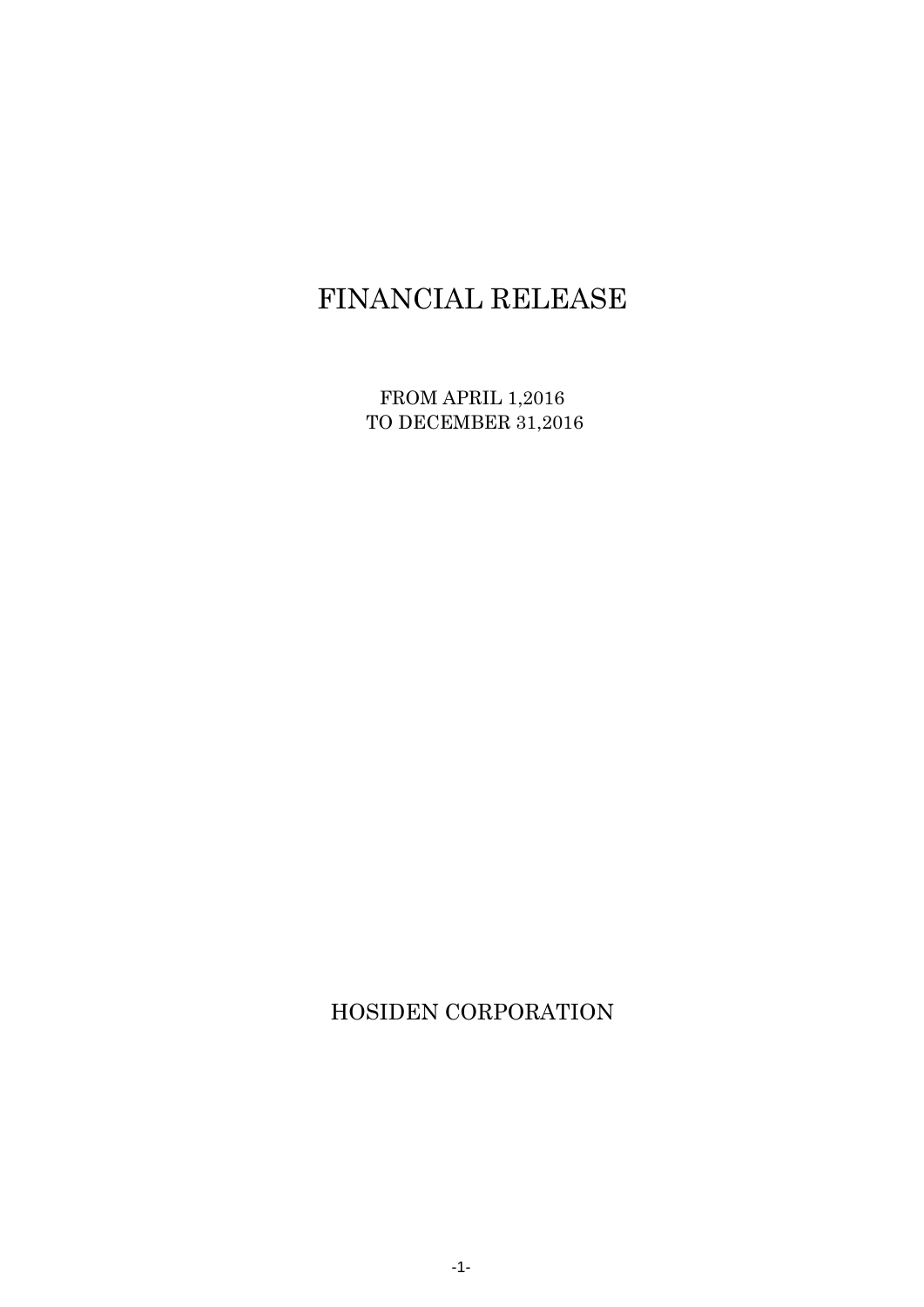1. Consolidated Results For The Nine Months Ended December.31,2016

#### (1)Consolidated Operating Resultss(Nine months ended Dec.31,2016)

| (1)Consolidated Operating Resultss(Nine months ended Dec.31,2016) |                 |        |                               |  |                   |  | Percentages indicate year · on · year changes |      |
|-------------------------------------------------------------------|-----------------|--------|-------------------------------|--|-------------------|--|-----------------------------------------------|------|
|                                                                   | Net Sales       |        | Operating Income              |  | Ordinary Income   |  | Profit attributable to<br>owners of parent    |      |
|                                                                   | Millions of yen |        | $\frac{1}{2}$ Millions of yen |  | % Millions of yen |  | $\frac{6}{6}$ Millions of yen                 | $\%$ |
| Nine months ended Dec.31,2016                                     | 93,866          | (18.7) | 538                           |  | 1.665             |  | 1.748                                         |      |
| Nine months ended Dec.31,2015                                     | 115,504         | 4.0    | (1,370)                       |  | (1.616)           |  | (6, 334)                                      |      |

|                               | Net Income | Diluted Net      |
|-------------------------------|------------|------------------|
|                               | Per Share  | Income Per Share |
|                               | Yen        | Yen              |
| Nine months ended Dec.31,2016 | 28.45      |                  |
| Nine months ended Dec.31,2015 | (102.72)   |                  |

(2)Consolidated Financial Position(As of Dec.31,2016 and as of March.31,2016)

|                     | Total Assets    | Net Assets      | Shareholders' Equity Ratio |
|---------------------|-----------------|-----------------|----------------------------|
|                     | Millions of yen | Millions of yen | $\%$                       |
| As of Dec. 31, 2016 | 125,462         | 77,402          | 61.7                       |
| As of Mar. 31, 2016 | 106,716         | 76,162          | 71.4                       |

### 2.Dividends(Year ended March.31,2016 and the year ending March.31,2017)

|                 | Dividends per Share(Yen) |             |                          |          |        |
|-----------------|--------------------------|-------------|--------------------------|----------|--------|
|                 | 1st quarter              | 2nd quarter | 3rd quarter              | Year-end | Annual |
|                 | Yen                      | Yen.        | Yen                      | Yen.     | Yen    |
| 2016            | $\overline{\phantom{a}}$ | 5.00        |                          | 5.00     | 10.00  |
| 2017            | ۰                        | 3.00        | $\overline{\phantom{a}}$ |          |        |
| 2017(Projected) |                          |             |                          | 5.00     | 8.00   |

3.Consolidated Forecasts for the year ending March.31,2017

Percentages indicate year - on - year changes

|                           | Net Sales       |      | Operating Income |               | Ordinary Income |               | Profit attributable to $\blacksquare$<br>owners of parent |               | Net Income Per Share |
|---------------------------|-----------------|------|------------------|---------------|-----------------|---------------|-----------------------------------------------------------|---------------|----------------------|
|                           | Millions of ven | 0/2  | Millions of ven  | $\frac{0}{0}$ | Millions of yen | $\frac{0}{0}$ | Millions of yen                                           | $\frac{0}{0}$ | Yen <sub>1</sub>     |
| Year ending March.31,2017 | 152.000         | 8.6I | 2.200            |               | 2.200           |               | 2.000                                                     |               | 32.54                |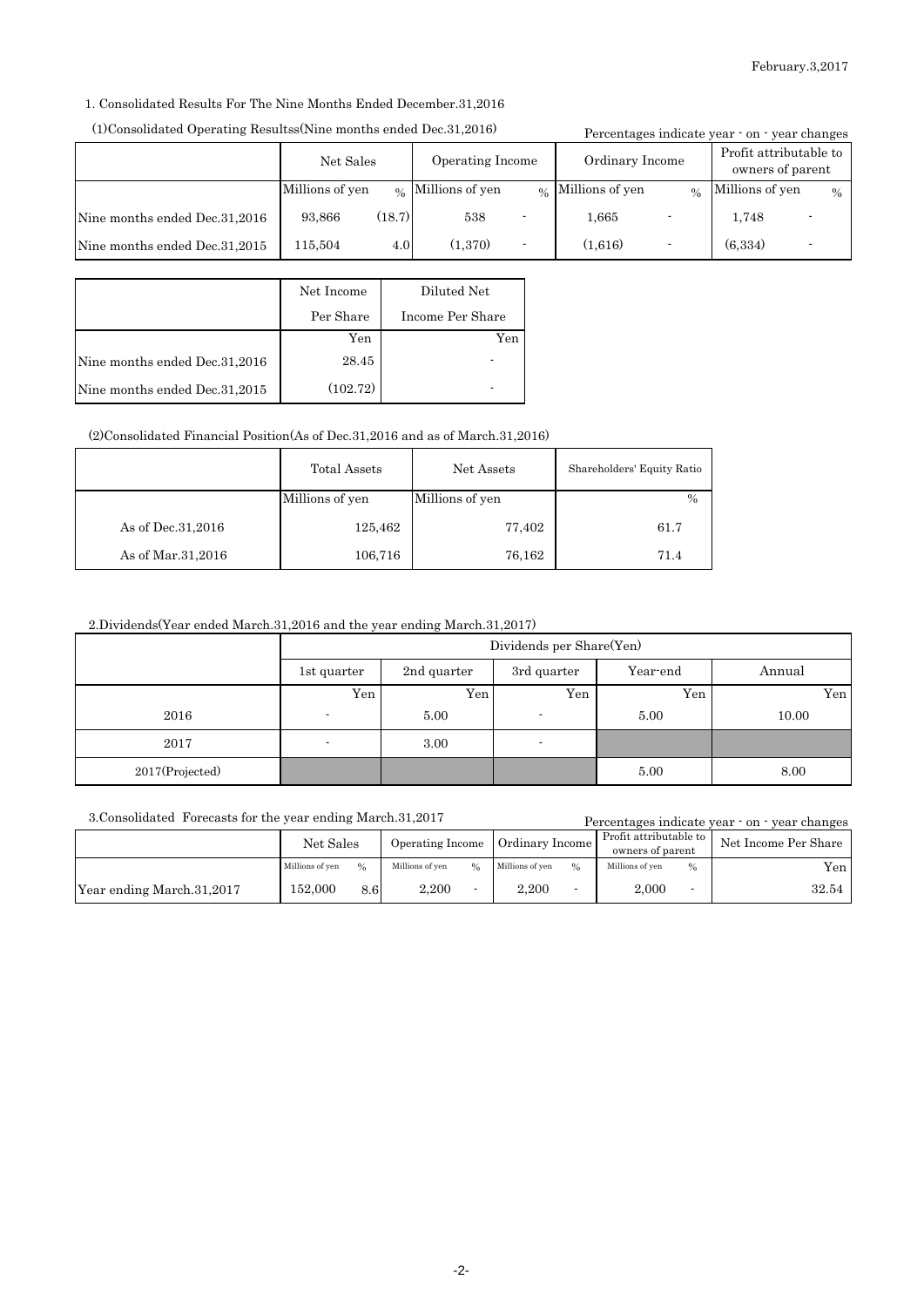# CONSOLIDATED BALANCE SHEET

| <b>ASSETS</b>                                     |                     |                   |
|---------------------------------------------------|---------------------|-------------------|
| <b>ACCOUNT ITEMS</b>                              | As of March.31,2016 | As of Dec.31,2016 |
| <b>Current Assets</b>                             |                     |                   |
| 1. Cash and Deposits                              | 31,629              | 44,766            |
| 2. Notes Receivable and Accounts Receivable-Trade | 17,318              | 23,175            |
| 3. Short-Term Investment Securities               | 22,701              | 6,200             |
| 4. Inventories                                    | 14,751              | 28,283            |
| 5. Other Current Assets                           | 4,904               | 5,165             |
| 6. Allowance for Doubtful Receivables             | (25)                | (29)              |
| <b>Total of Current Assets</b>                    | 91,280              | 107,562           |
| <b>Fixed Assets</b>                               |                     |                   |
| Property, Plant and Equipment                     | 10,457              | 12,036            |
| Intangible Assets                                 | 230                 | 248               |
| Investments and Other Assets                      |                     |                   |
| 1. Investment Securities                          | 3,483               | 4,550             |
| 2. Other Investments                              | 1,605               | 1,471             |
| Allowance for Doubtful Receivables                | (341)               | (406)             |
| Total of Investments and Other Assets             | 4,748               | 5,615             |
| <b>Total of Fixed Assets</b>                      | 15,435              | 17,900            |
| <b>Total Assets</b>                               | 106,716             | 125,462           |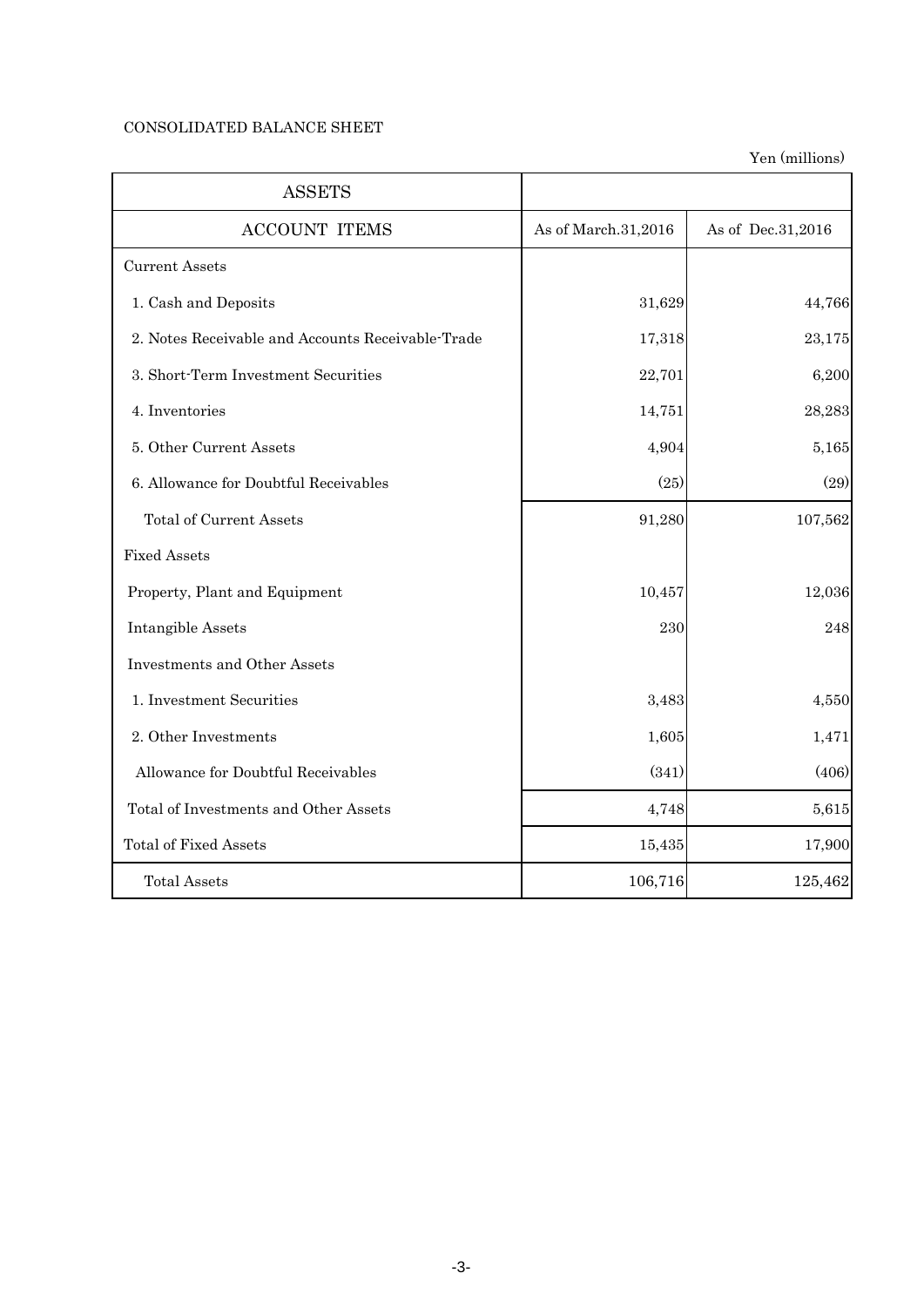| <b>LIABILITIES</b>                                    |                     |                   |
|-------------------------------------------------------|---------------------|-------------------|
| <b>ACCOUNT ITEMS</b>                                  | As of March.31,2016 | As of Dec.31,2016 |
| <b>Current Liabilities</b>                            |                     |                   |
| 1. Notes Payable and Accounts Payable-Trade           | 11,741              | 29,602            |
| 2. Short-term Debt                                    | 6,865               | 5,618             |
| 3. Income Tax Payable                                 | 687                 | 530               |
| 4. Other Current Liabilities                          | 3,599               | 4,636             |
| Total of Current Liabilities                          | 22,893              | 40,388            |
| Long-term Liabilities                                 |                     |                   |
| 1. Retirement Allowance                               | 5,402               | 5,167             |
| 2. Other Long-term Liabilities                        | 2,257               | 2,503             |
| Total of Long-term Liabilities                        | 7,660               | 7,671             |
| <b>Total Liabilities</b>                              | 30,553              | 48,060            |
| <b>SHAREHOLDERS' EQUITY</b>                           |                     |                   |
| Owner's Equity                                        |                     |                   |
| 1. Common Stock                                       | 13,660              | 13,660            |
| 2. Additional Paid-in Capital                         | 19,596              | 19,596            |
| 3. Retained Earnings                                  | 51,336              | 52,593            |
| 4. Treasury Stock                                     | (7,599)             | (7,599)           |
| Total of Owner's Equity                               | 76,994              | 78,251            |
| Accumulated Other Comprehensive Income                |                     |                   |
| 1. Unrealized Gains on other Securities               | 1,241               | 1,843             |
| 2. Foreign Currency Translation Adjustments           | (2,016)             | (2,657)           |
| 3. Remeasurements of Defined Benefit Plans            | (56)                | (35)              |
| Total of Accumulated Other Comprehensive Income(Loss) | (832)               | (848)             |
| Total Shareholders' Equity                            | 76,162              | 77,402            |
| Total Liabilities and Shareholders' Equity            | 106,716             | 125,462           |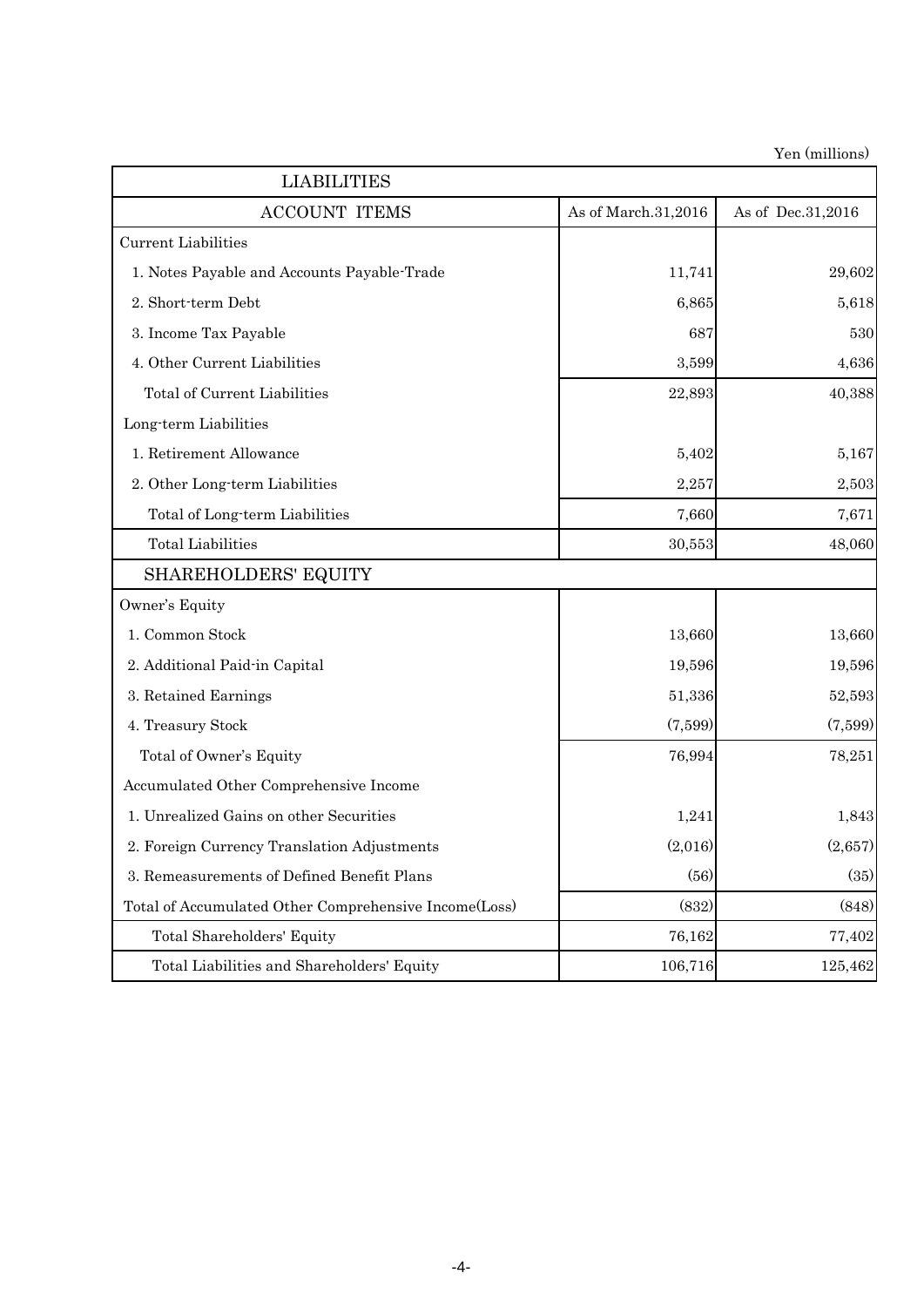#### CONSOLIDATED STATEMENT OF INCOME

| <b>ACCOUNT ITEMS</b>                                    | Nine months ended<br>Dec. 31,2015 | Nine months ended<br>Dec. 31,2016 |
|---------------------------------------------------------|-----------------------------------|-----------------------------------|
| Net Sales                                               | 115,504                           | 93,866                            |
| Cost of Sales                                           | 108,635                           | 85,713                            |
| Gross Profit                                            | 6,868                             | 8,153                             |
| Selling, General and Administrative Expenses            | 8,239                             | 7,614                             |
| Operating Income(Loss)                                  | (1, 370)                          | 538                               |
| Non-Operating Income                                    | 203                               | 1,222                             |
| 1. Interest Income                                      | 39                                | 39                                |
| 2. Dividends Received                                   | 59                                | 64                                |
| 3. Exchange Gain                                        |                                   | 1,053                             |
| 4. Other                                                | 104                               | 65                                |
| Non-Operating Expenses                                  | (449)                             | (95)                              |
| 1. Interest Expenses                                    | (105)                             | (89)                              |
| 2. Exchange Loss                                        | (322)                             |                                   |
| 3. Other                                                | (21)                              | (5)                               |
| Ordinary Income(Loss)                                   | (1,616)                           | $1,\!665$                         |
| Extraordinary Income                                    | 3                                 | 600                               |
| 1. Gains on Sales of Fixed Assets                       | 3                                 | 594                               |
| 2. Other                                                |                                   | 6                                 |
| Extraordinary Loss                                      | (3,012)                           | (109)                             |
| 1. Loss on Disposal and sales of Fixed Assets           | (4)                               | (22)                              |
| 2. Loss on Valuation of Investment Securities           | (212)                             | (85)                              |
| 3. Impairment Losses on Fixed Assets                    | (2,793)                           |                                   |
| 4. Other                                                | (2)                               | $\overline{0}$                    |
| Income (Loss) before Income Taxes                       | (4,625)                           | 2,156                             |
| <b>Income Taxes</b>                                     | 1,708                             | 407                               |
| 1. Current Income Taxes                                 | $563\,$                           | 349                               |
| 2. Income Taxes Refunded                                | (572)                             |                                   |
| 3. Deferred Income Taxes                                | 1,718                             | 58                                |
| Net Income(Loss)                                        | (6, 334)                          | 1,748                             |
| Profit (loss) attributable to non-controlling interests |                                   |                                   |
| Profit (loss) attributable to owners of parent          | (6, 334)                          | 1,748                             |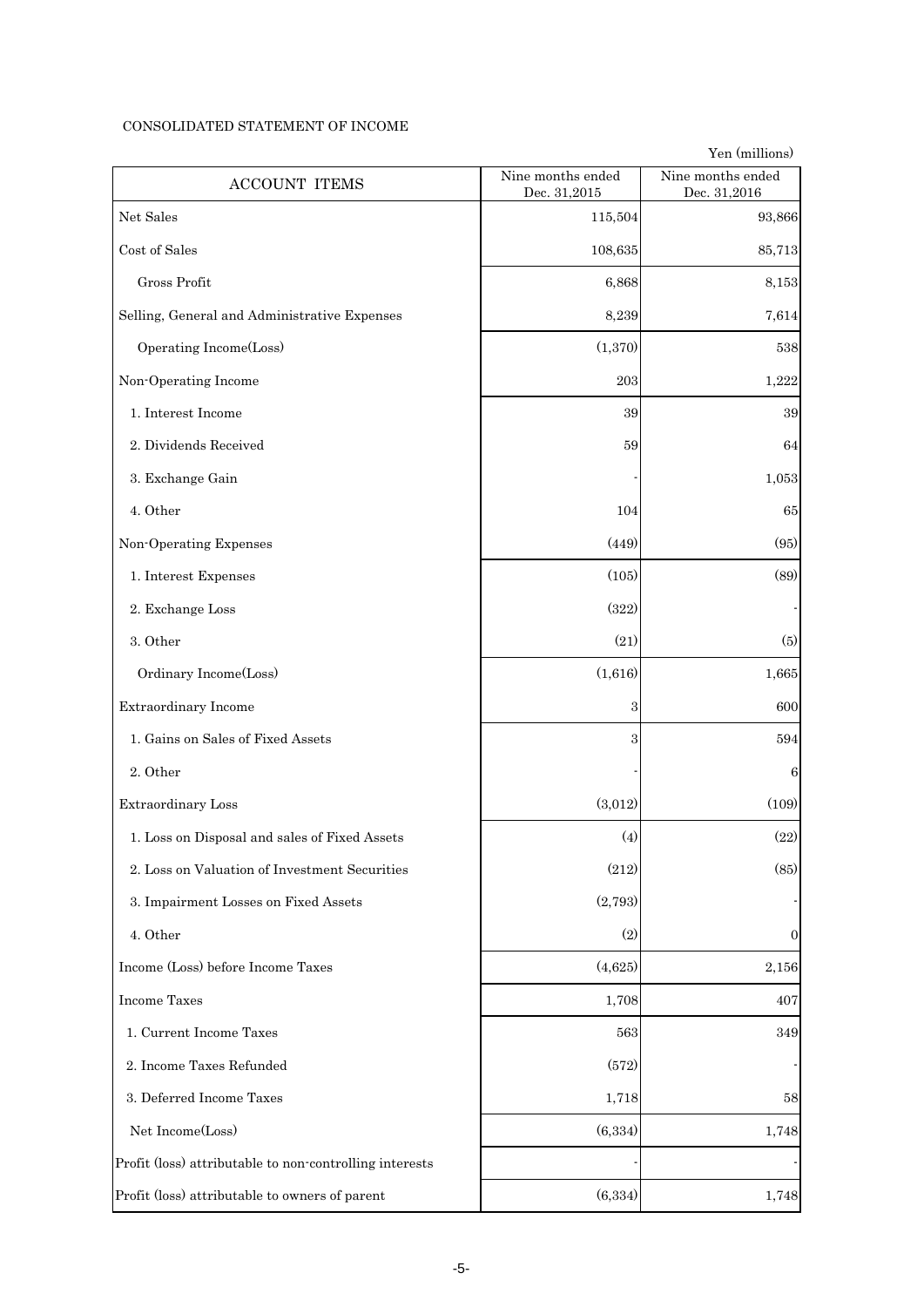|                                                                   |                                   | Yen (millions)                    |
|-------------------------------------------------------------------|-----------------------------------|-----------------------------------|
| <b>ACCOUNT ITEMS</b>                                              | Nine months ended<br>Dec. 31,2015 | Nine months ended<br>Dec. 31,2016 |
| Net Income(Loss)                                                  | (6,334)                           | 1,748                             |
| Other Comprehensive Income                                        |                                   |                                   |
| Net unrealized Holding Gains (Loss) on Securities                 | (67)                              | 602                               |
| Foreign Currency Translation Adjustments                          | (222)                             | (640)                             |
| Remeasurements of Defined Benefit Plans                           | 13                                | 21                                |
| Total Other Comprehensive Income                                  | (276)                             | (16)                              |
| Comprehensive Income                                              | (6,610)                           | 1,732                             |
| Comprehensive Income attributable to                              |                                   |                                   |
| Comprehensive income attributable to<br>owners of parent          | (6,610)                           | 1,732                             |
| Comprehensive income attributable to<br>non-controlling interests |                                   |                                   |

# CONSOLIDATED STATEMENT OF COMPREHENSIVE INCOME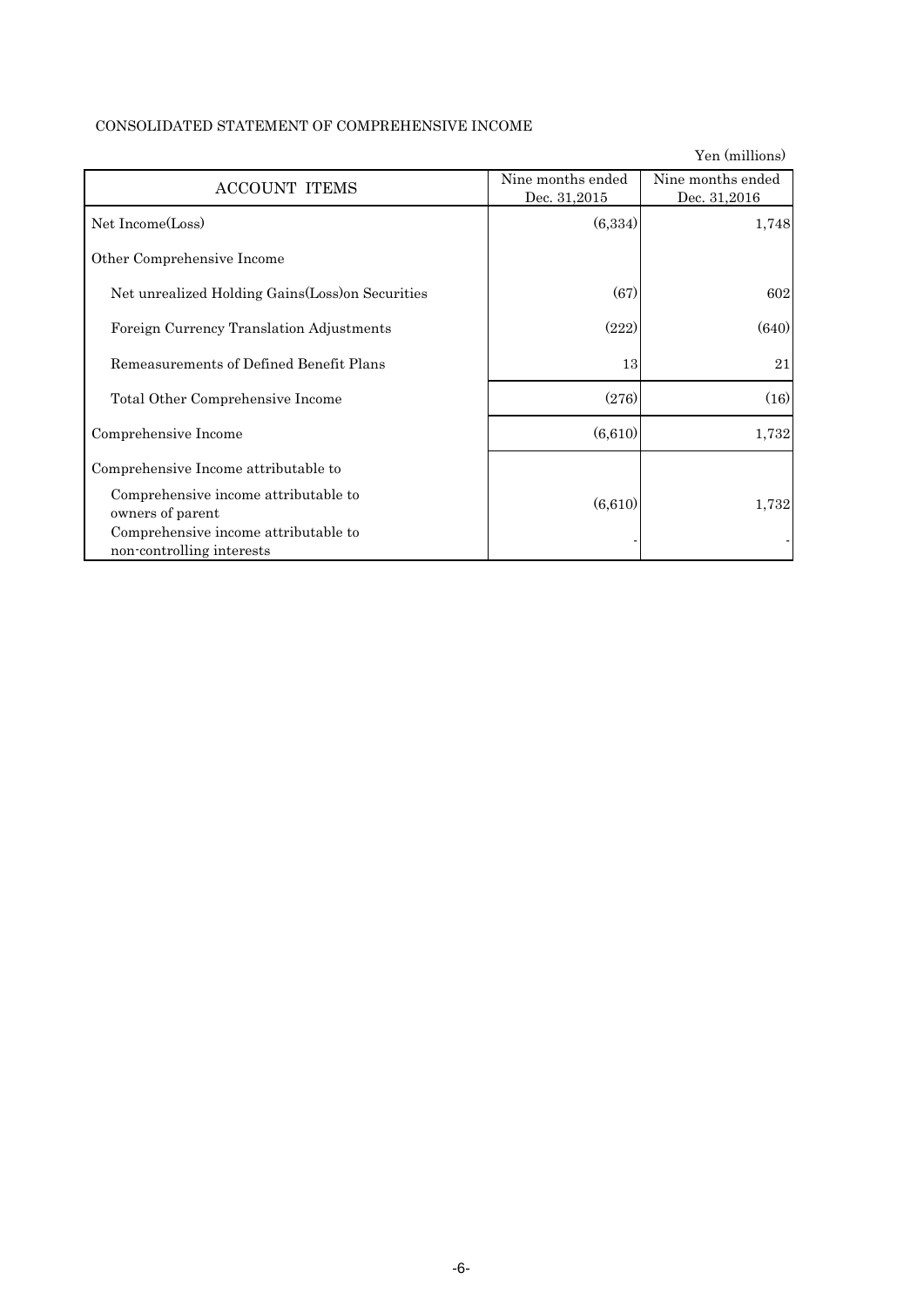# CONSOLIDATED STATEMENTS OF CASH FLOWS

| CONSOLIDATED STATEMENTS<br><b>ACCOUNT ITEMS</b>                     | Nine months ended | Yen (millions)<br>Nine months ended |  |
|---------------------------------------------------------------------|-------------------|-------------------------------------|--|
| <b>Operating Activities</b>                                         | Dec. 31,2015      | Dec. 31,2016                        |  |
|                                                                     |                   |                                     |  |
| 1. Profit(loss) before income taxes                                 | (4,625)           | 2,156                               |  |
| 2. Depreciation                                                     | 2,001             | 1,246                               |  |
| 3. Impairment losses on fixed assets                                | 2,793             |                                     |  |
| 4. Decrease(-increase) in notes and accounts receivables -trade     | (216)             | (7,075)                             |  |
| 5. Decrease(-increase) in inventories                               | 3,903             | (13, 286)                           |  |
| 6. Decrease (increase) in accounts receivables from sub-contractors | 136               | (416)                               |  |
| 7. Increase(-decrease) in notes and accounts payable-trade          | (2,340)           | 18,382                              |  |
| 8. Other-net                                                        | (1, 187)          | 841                                 |  |
| Sub-total                                                           | 464               | 1,848                               |  |
| 9. Interest and dividends – received                                | 99                | 104                                 |  |
| $10.$ Interest – paid                                               | (101)             | (84)                                |  |
| 11. Income taxes-paid                                               | (1,834)           | (1,065)                             |  |
| 12. Income taxes-refunded                                           | 610               | 227                                 |  |
| Net cash provided by operating activities                           | (759)             | 1,029                               |  |
| <b>Investing Activities</b>                                         |                   |                                     |  |
| 1. Decrease(-increase) from deposits                                | 49                | 14                                  |  |
| 2. Capital expenditures                                             | (1,604)           | (3,357)                             |  |
| 3. Other-net                                                        | 144               | 558                                 |  |
| Net cash used in investing activities                               | (1, 410)          | (2,784)                             |  |
| <b>Financing Activities</b>                                         |                   |                                     |  |
| 1. Increase(-decrease) in short-term debt                           | 775               | (618)                               |  |
| 2. Purchases of treasury stock                                      | (1,600)           | (0)                                 |  |
| 3. Dividends paid                                                   | (623)             | (491)                               |  |
| Net cash used in financing activities                               | (1, 449)          | (1,110)                             |  |
| Effect of Exchange Rate Changes on Cash and Cash Equivalents        | (438)             | (493)                               |  |
| Net Increase (-Decrease) in Cash and Cash Equivalents               | (4,058)           | (3,359)                             |  |
| Cash and Cash Equivalents at Beginning of Period                    | 55,744            | 54,015                              |  |
| Cash and Cash Equivalents at End of Period                          | 51,686            | 50,655                              |  |